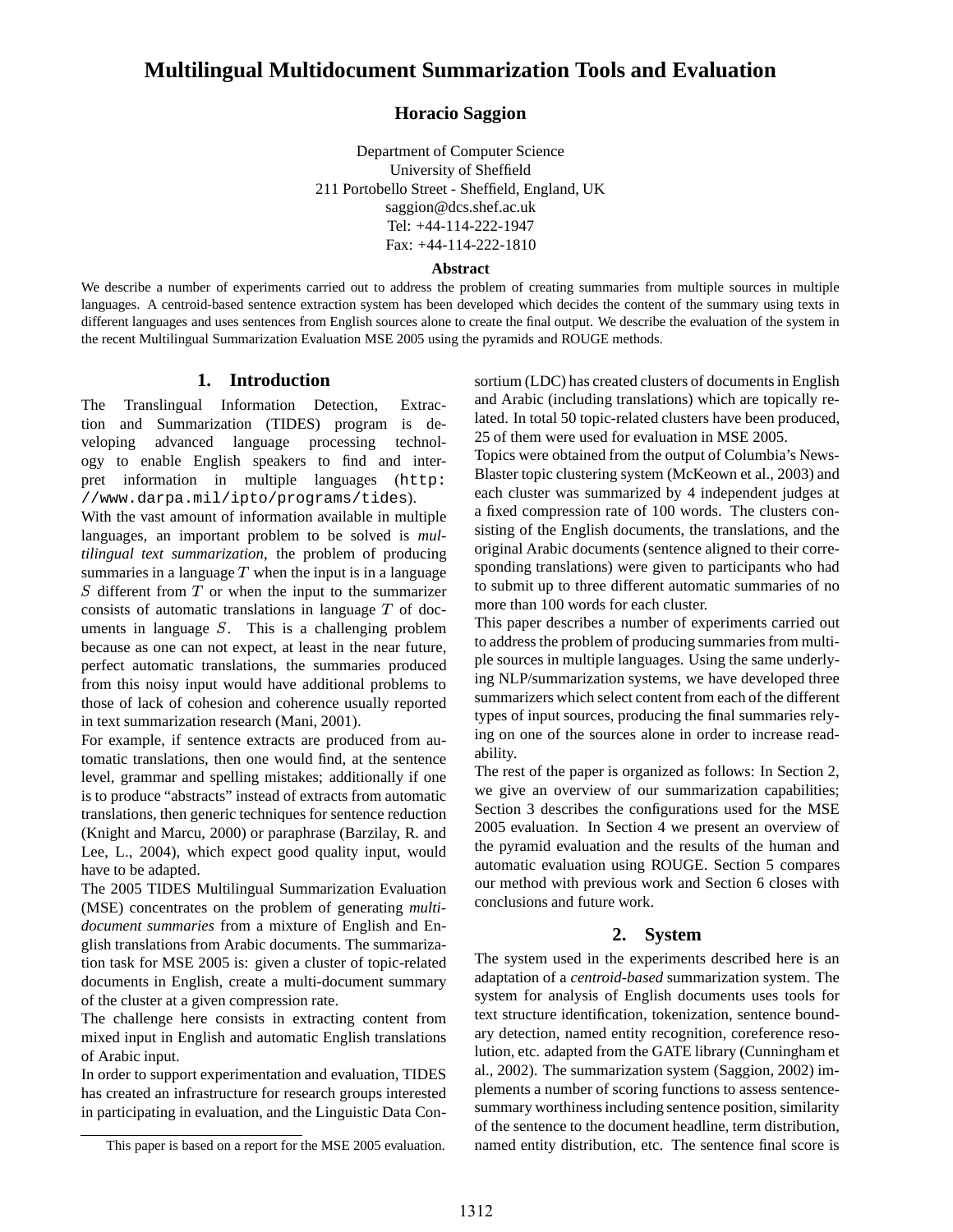computed by combining individual feature-values in a linear equation using weights experimentally obtained from training corpora.

Many functions of the system rely on an implementation of the vector space model in which terms are weighted using the formula *term frequency \* inverse document frequency* (idf). In general a precompiled idf table (global idfs) is used, where the frequencies may come from a huge text collection; in some cases idfs values computed on-the-fly from the set of documents to be analysed (local idfs) can be used. Vectors of terms are produced for different text fragments including: the whole document, the lead-part of the document (the n% initial tokens of the document, where n is a parameter of the system), and each sentence including the headline (if present). In order to support redundancy detection, the system also computes n-grams for all the input documents.

In a multi-document situation the system receives a cluster of related documents and creates a *centroid* of the cluster in the vector space model (a vector of terms which is in the centre of the document vectors in the cluster) which is used during content selection.

In the case of *generic* multi-document summarization, a unique multi-document summarization feature is combined with two single document summarization features to score sentences.

The multi-document summarization feature is the similarity of the sentence to the centroid of the cluster, measured as the cosine between the two vectors of terms. The singledocument features combined with the centroid feature are: (i) sentence *lead-document* similarity, where each sentence receives as value the cosine between the sentence and the lead part of the document (represented as vectors of terms); and (ii) the absolute sentence position, which is a numeric feature with value inversely proportional to the position of the sentence in the document (first sentence is more important, last sentence is less important).

The sentence scores are used to produce a ranked list of sentences from which they are picked up in rank order and included in an extract, unless they are too similar to a sentence already in the extract.

In order to filter out redundant information, the system features an n-gram similarity detection metric. Our approach is shallow in that we use a metric for identifying similar content that relies on n-gram overlap between text units. The metric was used in our DUC 2004 generic multidocument summarization system (Saggion and Gaizauskas, 2004) which had a very good performance in an evaluation of content (2nd system). Having computed n-grams for each document in the input, our n-gram based similarity metric between two text fragments  $T_1$  and  $T_2$  is computed as follows:

# $\sum_{k=1}^{n} y_{lk} * \frac{|grams(T_1, k) \cap grams(T_2, k)|}{|gramS(T_1, k)|}$

where  $n$  means that n-grams 1, 2, ...  $n$  are to be considered,  $grams(T, k)$  is the set of k-grams of fragment T, and  $w_k$  tence in t is the weight associated with the k-gram similarity of two sets. When constructing an extract, a sentence is included in it, only if it is different to all sentences in the extract.

In order to implement such procedure, a threshold for our n-gram similarity metric has to be established so that one can decide whether two sentences contain different information. We hypothesise that in a given document all sentences will report different information, therefore we can use the n-gram similarity values between them to help estimate a similarity threshold. We computed pairwise n-gram similarity values between sentences in documents and have estimated a threshold for dissimilar information as the average of the pairwise similarity values.

The adaptation of the system to the Arabic language consisted of the incorporation of: (a) a tokenizer for the Arabic documents, and (b) the creation of inverted document frequencies from the Arabic corpus.

## **3. System Configurations and Experiments**

For the experiments described in this paper, we used three configurations of the system; all of them create summaries by identifying content in different sources and using sentences *from English* documents in order to increase the readability of the output. This was our main concern for the MSE evaluation because we believe that manual evaluation of the content of a summary is affected by its readability. The configurations used work as follows(See Figure 1):

*English summarization (***SYS1***)*: the system takes as input the English documents and extracts sentences from them using the generic summarization system described in Section 2.. The flow of control is shown in Figure 1. The assumption was that because the whole cluster (English + Arabic) would be redundant enough, then one could rely on the English input alone to obtain, at least, some of the main "events" covered in the documents. This assumption was untrue as will be shown in Section 4.3..

*Translated-English summarization (***SYS2***)*: the system takes as input the *translated* Arabic documents and creates an extract by the same method described in Section 2.. As the extract is expected to be of low quality because of its noisy input, then each sentence in the extract (which is an automatic translation from Arabic) is mapped into a true English sentence in the English documents and the result presented as the multi-document extract. Here again, the same assumption about "event" redundancy was made.

*Arabic summarization (***SYS3***)*: the system takes as input the Arabic documents and creates an Arabic extract using the centroid-based summarization system (Section 2.) adapted to work with Arabic documents. Following the method used in (Saggion et al., 2002a), the Arabic extract is first mapped into English translation using the alignment tables, and then the English translation is mapped into an English extract.

Mapping the English translations into the true English sentences is carried out by a process that compares each sentence in the translated extract with each sentence in the English cluster. Each translation in the extract is replaced by the best matching English sentence in the English cluster. Where the best matching sentence is the most similar in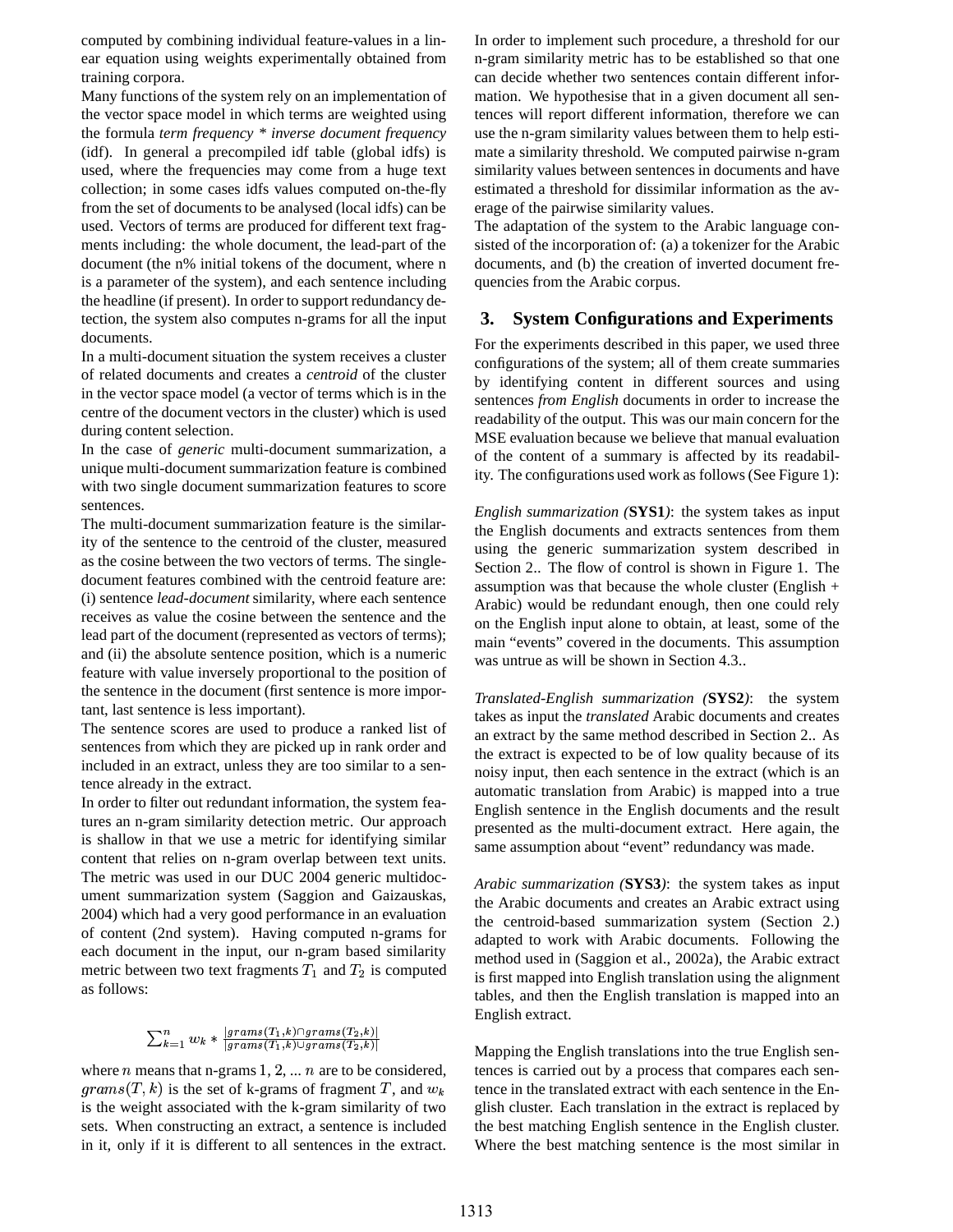

Figure 1: English/Arabic Multidocument Summarization System

terms of our n-gram similarity metric. Here again one has to assume that there is some redundancy of information in the mixed set, and that the main "events" will be present in both the Arabic and English subsets.

## **4. Evaluation**

The summarization method presented here has been evaluated in the recent MSE 2005 evaluation where participants were asked to produce 100-word summaries for each of 25 clusters of topic related documents. A new method for human evaluation of summaries have been recently implemented and tested in MSE. The experiment reported here are a contribution to the first medium-scale evaluation using the pyramid evaluation method. We also provide results of an automatic evaluation using the ROUGE statistic package.

#### **4.1. Pyramid Evaluation**

The content of the summaries was evaluated using the Pyramid method (Nenkova and Passonneau, 2004). The method seeks to match content units in peer summaries (e.g., produced automatically) with similar content units found in a pool of human summaries. In this evaluation, a good peer summary is one where its contents units are observed across many human summaries.

In a nutshell, the method is based on:

- (i) the construction of a pool of human summaries for each document cluster;
- (ii) the identification of summarization content units (SCU) in each summary, where content units are proposition-like, atomic representations. For example a text fragment such as "Two Lybians indicted in 1991 for the lockerbie bombing..." will have SCUs such as "two Lybiand indicted", "in 1991", and "bombing";
- (iii) the association of weights to the different SCU based on its frequency of occurrence in the pool of summaries (if a SCU occurs in  $k$  summaries, then its weight is  $k$  and in an evaluation with  $s$  summaries, the maximum possible weight of a SCU is  $s$ );
- (iv) the matching of SCU in the human summaries with SCU in peer (e.g. automatic) summaries;
- (v) the calculation of a pyramid formula.

Steps (i)-(iii) give rise to a *pyramid*. A pyramid of order  $n$ has *n* tiers  $T_i$ , where each  $T_i$  contains SCUs with weight *i*. Given a pyramid of order  $n$  the best possible summary with  $X$  units, where content is concerned, is one that contains all SCUs of weight *n*, all SCUs of weight  $n - 1$ , etc. This is called an *optimal summary*.

In a pyramid of order *n*, a peer summary will have  $D_i$ SCUs appearing in  $T_i$  (with  $D_i \leq |T_i|$ ). To evaluate the content of the peer, the following formula is used:

$$
\texttt{D} = \textstyle\sum_{i=1}^n \texttt{i} * \texttt{D}_i
$$

The content value associated with an optimal summary with  $X$  SCUs is given by:

$$
\texttt{Max} = \sum_{i=j+1}^{n} i * |T_i| + j * (X - \sum_{i=j+1}^{n} |T_i|)
$$

where:

$$
j = max_i \left( \sum_{t=i}^{n} |T_t| \ge X \right)
$$

and the final score given to the peer summary is given by the ratio of its score to the maximum possible score  $\frac{D}{\text{Max}}$ . For MSE 2005, ten summaries from ten document clusters (33001 to 33010) were evaluated with the pyramid. We have chosen to evaluate configuration **SYS1**, which had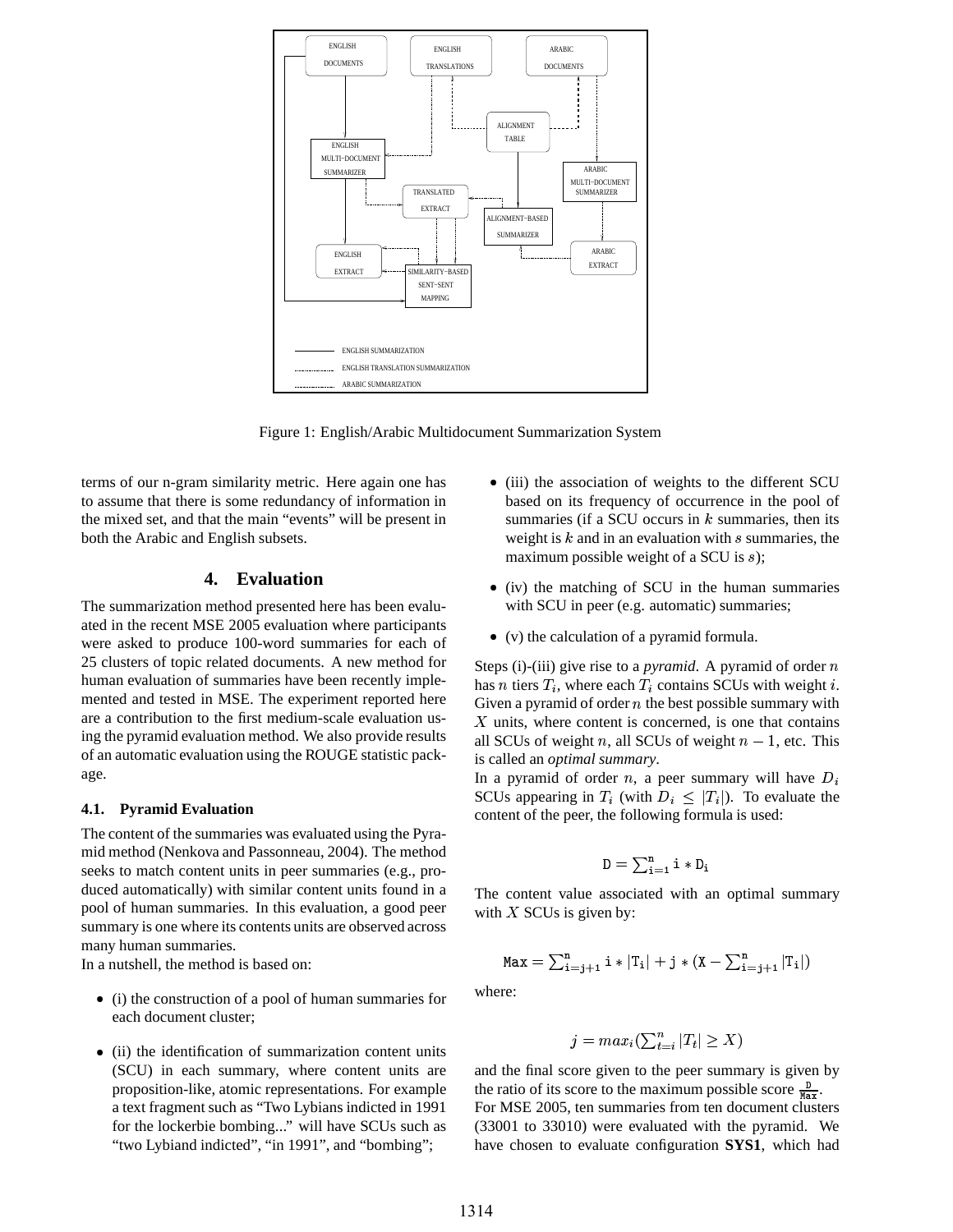very good performance in DUC 2004 in a single language task. The average pyramid score of our system is 0.43429 (7th out of 10 systems). In Table 1, we show the scores obtained per cluster and the corresponding system rank. There is great score variability across clusters. In particular, for cluster 33010 our configuration obtained a pyramid of 0 (this was also the case for other 2 systems). If we remove cluster 33010 (outlier) from the evaluation the system's pyramid score goes up to 0.48254 (5th out of 10)- a considerable gain in quality content.

#### **4.2. Automatic Evaluation with ROUGE**

Since human evaluation requires human judgements and these are expensive to obtain, automatic evaluation metrics for summary quality have been the focus of research in recent years (Donaway et al., 2000; Saggion et al., 2002a). In particular, the Document Understanding Conferences have adopted ROUGE (Lin.C.-Y., 2004) a statistic for automatic evaluation of summaries. ROUGE allows the computation of recall-based metrics using n-gram matching between a *candidate summary* and a *reference set of summaries*.

ROUGE-n is n-gram recall, ROUGE-L is a recall metric based on the longest common subsequence match and ROUGE-W is a weighted longest common subsequence that takes into account distances when applying the longest common subsequence.

When multiple references are available in an evaluation, the ROUGE statistic is defined as the best score obtained by the summary when compared to each reference. However, the Jackknifing procedure can also be used when  $M$  reference cording summaries are present in the evaluation, this procedure will estimate ROUGE scores by averaging over M sets of  $M-1$  and  $\mathbb{R}^N$ . possible references. Recent experiments have shown that some ROUGE scores correlate with rankings produced by humans (Lin.C.-Y., 2004). In Table 2 we show the ROUGE scores obtained by our three configurations.

In ROUGE, word overlap is the basis for similarity computation, the problem with this approach is that multi-word units (e.g. "Prime Minister") are not treated as units of meaning while unimportant function words are as rewarding as meaningful content. In order to address this issue, *Basic Elements* (BE) have recently been proposed for automatic evaluation of summaries. These BEs are defined as: the head of a major syntactic constituent; or a relation between a head-BE and a single dependent. So for example for a fragment such as "Two Lybians were indicted", the following BE-Fs will be obtained: <code>lybians</code>  $|$ two $|$ nn for the entities and indicted lybians obj for the relation.

BEs can be automatically produced using syntactic analysis together with a set of rules to extract valid BEs from parsing trees. When BEs are extracted using MINIPAR (Lin, 1998), they are called *BE-Fs*. When BEs have been produced for automatic summaries and references, then the BEs of a peer summary can be compared with the BEs of a reference summary to evaluate content in the same way ngrams are used in the conventional ROUGE. Table 3 shows the scores obtained using BE-F as units of meaning.

| System           | ROUGE   | ROUGE (JK) |
|------------------|---------|------------|
| SYS <sub>1</sub> | 0.05331 | 0.05352    |
| SYS <sub>2</sub> | 0.07124 | 0.07129    |
| SYS3             | 0.05805 | 0.05860    |

Table 3: Rouge scores using BE-F as units of meaning with and without jackknifing procedure.

#### **4.3. Discussion**

Where human evaluation (pyramid) is concerned, our configuration **SYS1** obtained an average score. This contrast with the very good performance obtained when our system used all available documents in task 2 in DUC 2004. One possible explanation for this behaviour, still to be verified, is that the sets of documents are unbalanced, with cases where the "main topic" is only described in a fraction of documents. Cluster 33010, for example was problematic for the evaluation, all human summaries concentrate on one specific event described in the cluster "the killing of a palestinian boy" which is described in great length in the Arabic documents but with little detail in the English documents which concentrate on reactions to the event. While the "killing" seems to be a very important event it is unevenly covered in the provided cluster, and as a consequence the system scores very low in cluster 33010.

In general our ROUGE scores are comparable to scores obtained in DUC 2004, however where system ranking is concerned our performance dropped considerably. This is probably the effect of using only English documents to produce the final system output. Our worst configuration according to ROUGE is **SYS1** which produces summaries selecting content from English documents. Surprisely, configuration **SYS3** which selects content from the Arabic documents performs better than the other two when content is evaluated with ROUGE-1 or ROUGE-W, but **SYS2** which selects content from the translations performs better than the other two when the other ROUGE metrics are used including when content is measured using BEs. Interesting, when content is measured using BEs, system **SYS2** obtain reasonable performance which can be attributed to the use of true English sentences to construct the extracts.

#### **5. Related Work**

Summarization in languages other than English are not rare (see (Dalianis et al., 2004) for Scandinavian languages and the SUMMARIST project (Hovy and Lin, 1999) for summarization of a variety of languages including Korean and Spanish). In a multi-lingual environment, the first large scale effort for the production of summaries was the focus of a Johns Hopkins Research Workshop (Saggion et al., 2002b) which produced SummBank, the first cross-lingual summarization framework for research in this field. In a restricted domain, the MLIS-MUSI project (Lenci et al., 2002) attack the multilingual summarization problem using symbolic as well as statistical techniques in an information retrieval environment. Statistical techniques including the cue-word, query-sentence similarity, and position methods are used in a process of sentence scoring and selection. Once sentences in the source language have been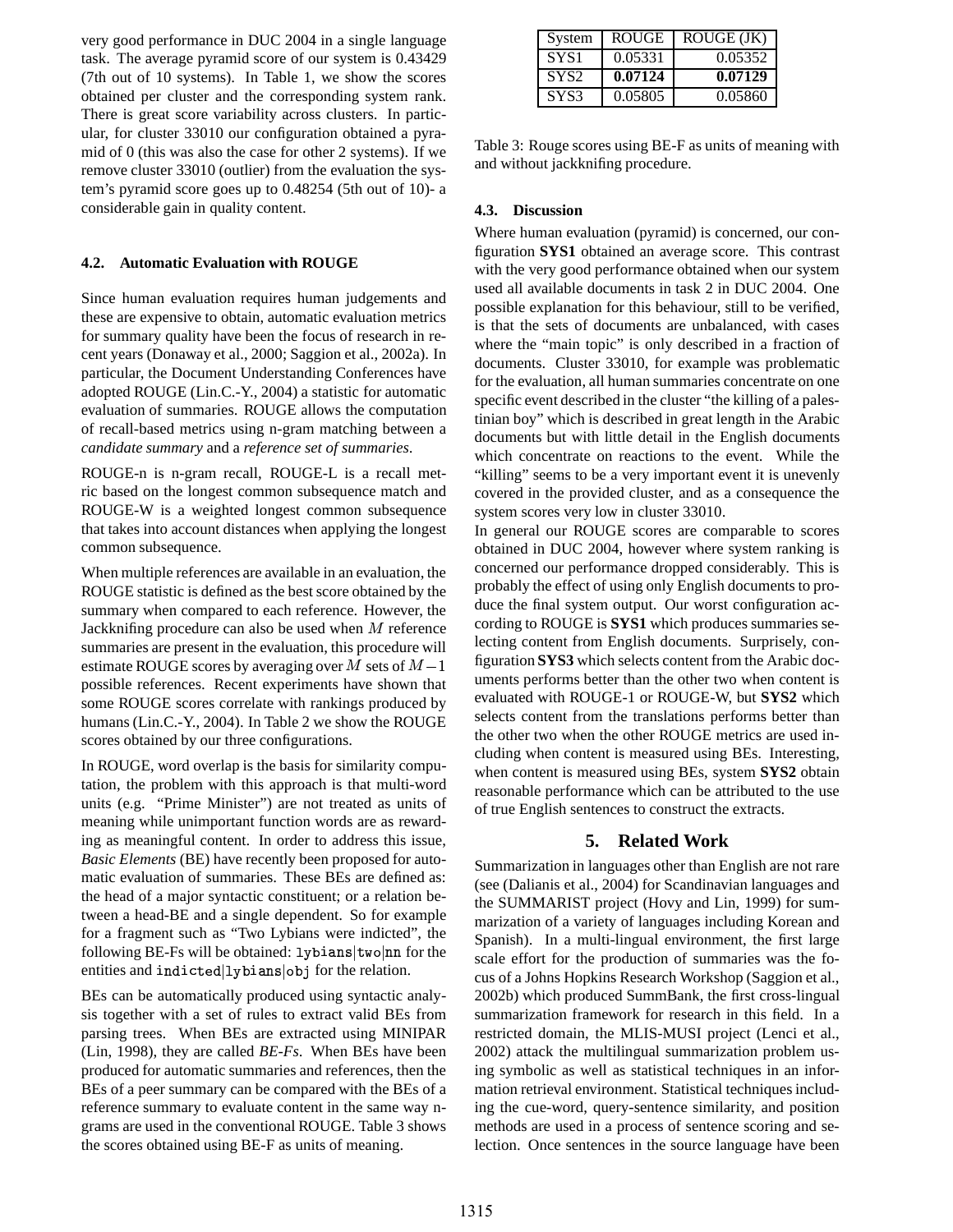| Cluster | 33001 | 33002  | 33003  | 33004  | 33005  | 33006  | 33007  | 33008  | 33009  | 33010  |
|---------|-------|--------|--------|--------|--------|--------|--------|--------|--------|--------|
| Pyramid |       | 0.6667 | 0.5278 | 0.6098 | 0.3333 | 0.2258 | 0.5312 | 0.5946 | 0.3214 |        |
| Rank    |       |        | ັ      | ∼      |        |        |        |        |        | 8/9/10 |

| System           | ROUGE-1 | ROUGE-2 | ROUGE-3 | ROUGE-4 | ROUGE-I | ROUGE-W |
|------------------|---------|---------|---------|---------|---------|---------|
| SYS <sub>1</sub> | 0.33297 | 0.09476 | 0.04660 | 0.03173 | 0.29388 | 0.12899 |
| SYS <sub>2</sub> | 0.36740 | 0.12636 | 0.07606 | 0.05628 | 0.31489 | 0.14083 |
| SYS3             | 0.37528 | 0.11160 | 0.05783 | 0.03915 | 0.32236 | 0.14499 |

Table 1: **SYS1** configuration: pyramid scores and system rank (out of 10) per cluster (rank 1 is better).

Table 2: Rouge scores using n-grams, lcs, and skip bigrams as units of meaning for our three configurations.

selected a linguistic process transforms sentences into semantic representations which are used in a summary generation process in the target language. Open domain multidocument multi-lingual summarization technology is applied in the Newsblaster summarization system (Evans et al., 2004) which used sentence-level similarity computation across languages to cluster sentences, generating the final summary using translated portions of relevant sentences.

## **6. Conclusions and Future Work**

In a multilingual context, summaries are usefull artifacts to overcome the language barrier: cross-lingual summaries produced in the language of the user, for example, can help her assessing the relevance of a document in order to decide whether a good, and sometimes, expensive translation of the source would be required.

The method described here was our first attempt to address the issue of content selection for multi-document summarization in a multilingual environment. Our multilingual prototype was greatly facilitated by the availability of generic NLP tools (Cunningham et al., 2002) and adaptable summarization technology (Saggion, 2002). The results obtained in the evaluation indicate many avenues of further research such as the need to identify content in the whole cluster of provided documents, and investigating possible ways to repair sentences obtained from the translated documents.

#### **7. References**

- Barzilay, R. and Lee, L. 2004. Catching the Drift: Probabilistic Content Models, with Applications to Generation and Summarization. In *Proceedings of HLT-NAACL 2004*.
- H. Cunningham, D. Maynard, K. Bontcheva, and V. Tablan. 2002. GATE: A framework and graphical development environment for robust NLP tools and applications. In *ACL 2002*.
- H. Dalianis, M. Hassel, K. de Smedt, A. Liseth, T.C. Lech, and J. Wedekind. 2004. Porting and evaluation of automatic summarization. In *Nordisk Sprogteknologi*, pages 107–121.
- R.L. Donaway, K.W. Drummey, and L.A. Mather. 2000. A Comparison of Rankings Produced by Summarization Evaluation Measures. In *Proceedings of the Workshop on Automatic Summarization, ANLP-NAACL2000*,

pages 69–78. Association for Computational Linguistics, 30 April 2000.

- D.K. Evans, J.L. Klavans, and K.R. McKeown. 2004. Columbia Newsblaster: Multilingual News Summarization on the Web. In *Proceedings of NAACL/HLT*.
- E. Hovy and C-Y. Lin. 1999. Automated Text Summarization in SUMMARIST. In I. Mani and M.T. Maybury, editors, *Advances in Automatic Text Summarization*, pages 81–94. The MIT Press.
- Kevin Knight and Daniel Marcu. 2000. Statistics-based summarization - step one: Sentence compression. In *Proceedings of the 17th National Conference of the American Association for Artificial Intelligence*. AAAI, July 30 - August 3.
- Alessandro Lenci, Roberto Bartolini, Nicoletta Calzolari, Ana Agua, Stephan Busemann, Emmanuel Cartier, Karine Chevreau, and Jos Coch. 2002. Multilingual Summarization by Integrating Linguistic Resources in the MLIS-MUSI Project. In *Proceedings of the 3rd International Conference on Language Resources and Evaluation (LREC'02), May 29-31*, Las Palmas, Canary Islands, Spain.
- D. Lin. 1998. Dependency-based Evaluation of MINI-PAR. In *Proceeding of the Workshop on the Evaluation of Parsing Systems*.
- Lin.C.-Y. 2004. ROUGE: A Package for Automatic Evaluation of Summaries. In *Proceedings of the Workshop on Text Summarization*, Barcelona. ACL.
- Inderjeet Mani. 2001. *Automatic Text Summarization*. John Benjamins Publishing Company.
- K. McKeown, R. Barzilay, J. Chen, D. Eldon, D. Evans, J. Klavans, A. Nenkova, B. Schiffman, and S. Sigelman. 2003. Columbia's Newsblaster: New Features and Future Directions. In *NAACL-HLT'03 Demo*.
- Ani Nenkova and Rebecca Passonneau. 2004. Evaluating Content Selection in Summarization: The Pyramid Method. In *Proceedings of NAACL-HLT 2004*.
- Horacio Saggion and Robert Gaizauskas. 2004. Multidocument summarization by cluster/profile relevance and redundancy removal. In *Proceedings of the Document Understanding Conference 2004*. NIST.
- H. Saggion, D. Radev, S. Teufel, and W. Lam. 2002a. Meta-evaluation of Summaries in a Cross-lingual Environment using Content-based Metrics. In *Proceedings of*